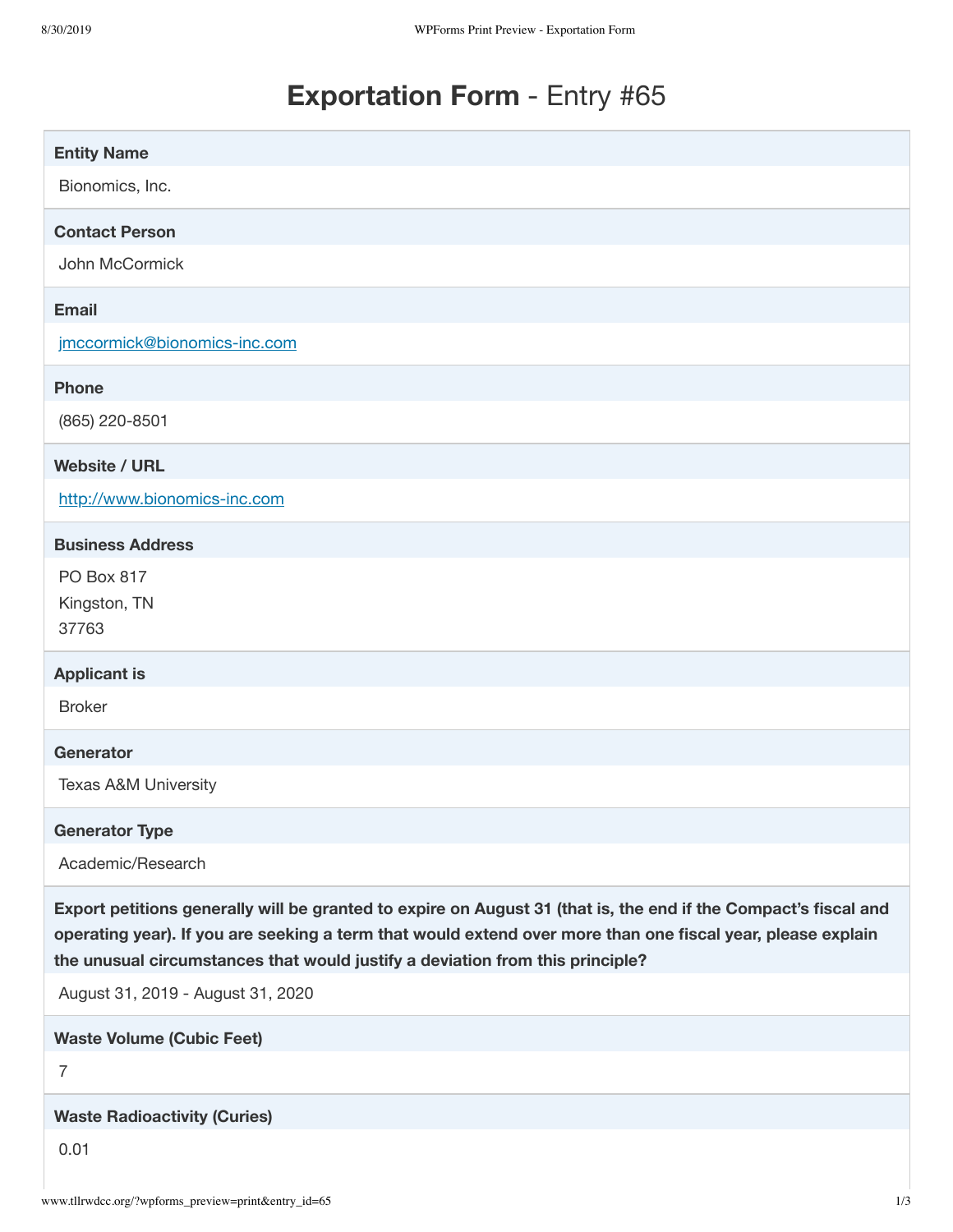#### **Waste Classification**

Class A

## **Name and Location of Proposed Treatment and /or Disposal Facility**

Energy Solutions Oak Ridge, TN for incineration

## **Approximate Date of Proposed Exportation (if known)**

Throughout the year

## **Waste Description**

Liquid scintillation vials, animal carcasses, small aqueous liquid vials.

## **Justification for Exportation**

Recommended disposal pathway for biologicals is incineration. Liquids in vials require processing prior to disposal at the WCS facility. The processing required increases the risk of contamination, increases exposure of radionuclides to employees and creates additional waste volumes, resulting in higher disposal costs. Burning the liquids while in the glass and plastic vials is the best method to eliminate the volume, cost and most importantly reduces ALARA risks.

**Does Applicant have any unresolved violation(s), complaint(s), unpaid fee(s), or past due report(s) with the Texas Low-Level Radioactive Waste Disposal Compact Committee?**

No.

**Does Applicant have any unresolved violation(s), complaint(s), unpaid fee(s), or past due reports associated with radioactive waste receipt, storage, handling, management, processing, or transportation pending with any other regulatory agency with jurisdiction to regulate radioactive material including, without limitation, the Texas Commission on Environmental Quality (TCEQ)?**

No.

#### **Applicant hereby certifies\* the following:**

The information provided herein is complete, accurate, and correct.

The low-level radioactive waste for which this Export Petition is submitted will be packaged and shipped in accordance with applicable state and federal regulations and is acceptable for disposal at the proposed disposal facility.

#### If a Broker is submitting this petition on behalf of the Petitioner, the Broker hereby certifies\* the following

The Broker submitting this Export Petition is authorized by the Petitioner to act on behalf of the Petitioner related to this Permit for Exportation of InCompact waste. A copy of written documentation containing such authorization is attached to this Export Petition.

#### **Name**

John McCormick